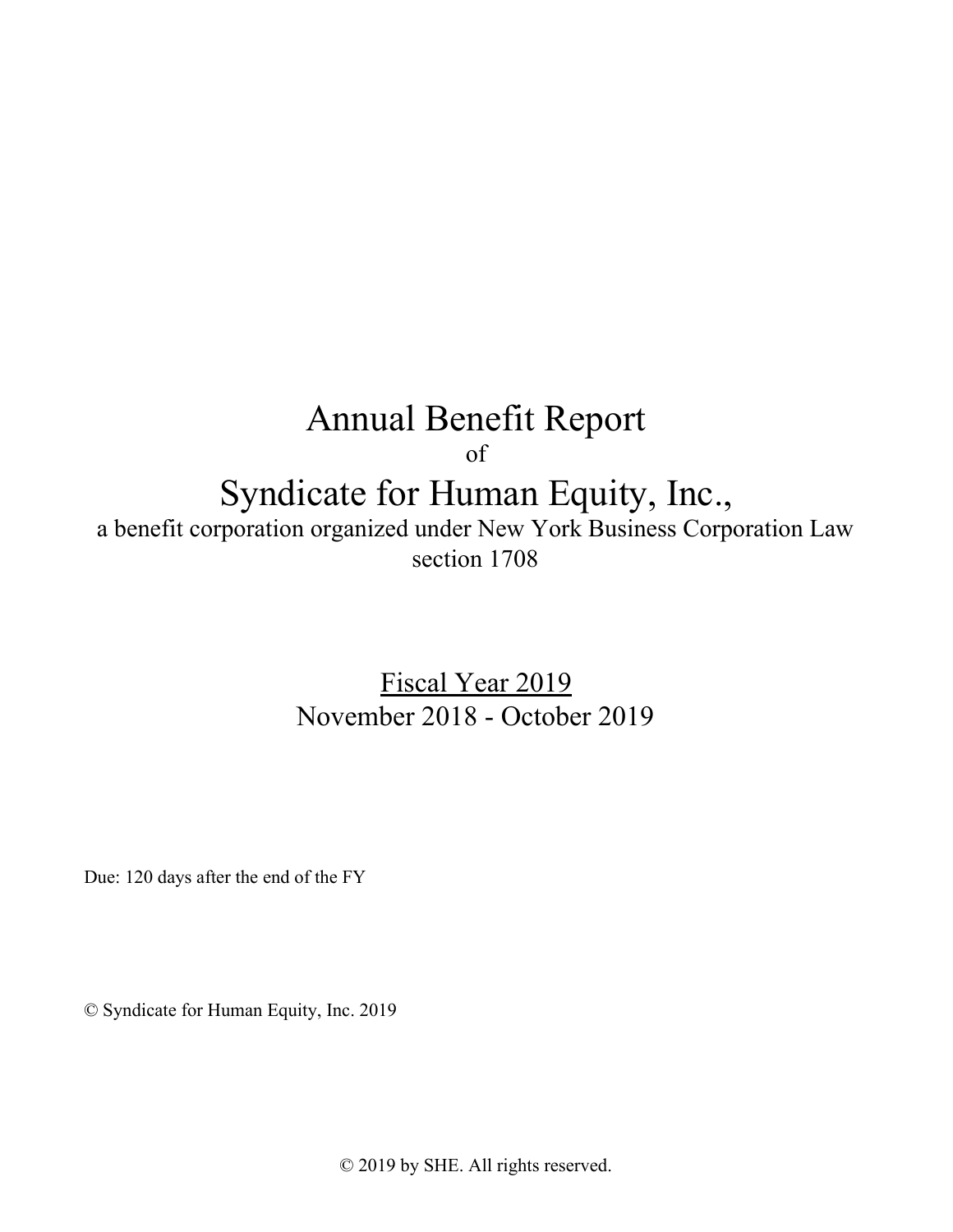## Table Of Contents

| <b>Letter from the CEO</b>           | $\overline{2}$          |
|--------------------------------------|-------------------------|
| <b>Introduction</b>                  | $\mathbf{3}$            |
| Who are we                           | 3                       |
| What's in this report                | $\mathfrak{Z}$          |
| Mission statement                    | 3                       |
| <b>Our Benefit Statement</b>         | $\overline{\mathbf{4}}$ |
| <b>Third Party Standard</b>          | 5                       |
| B Impact Assessment, by B Lab        | 5                       |
| SHE's 2019 B Impact Assessment score | 5                       |
| Our goals going forward              | 6                       |
| Governance                           | 6                       |
| Workers                              | 6                       |
| Community                            | $7\phantom{.0}$         |
| Environment                          | $7\phantom{.0}$         |
| Customers                            | $\tau$                  |
|                                      |                         |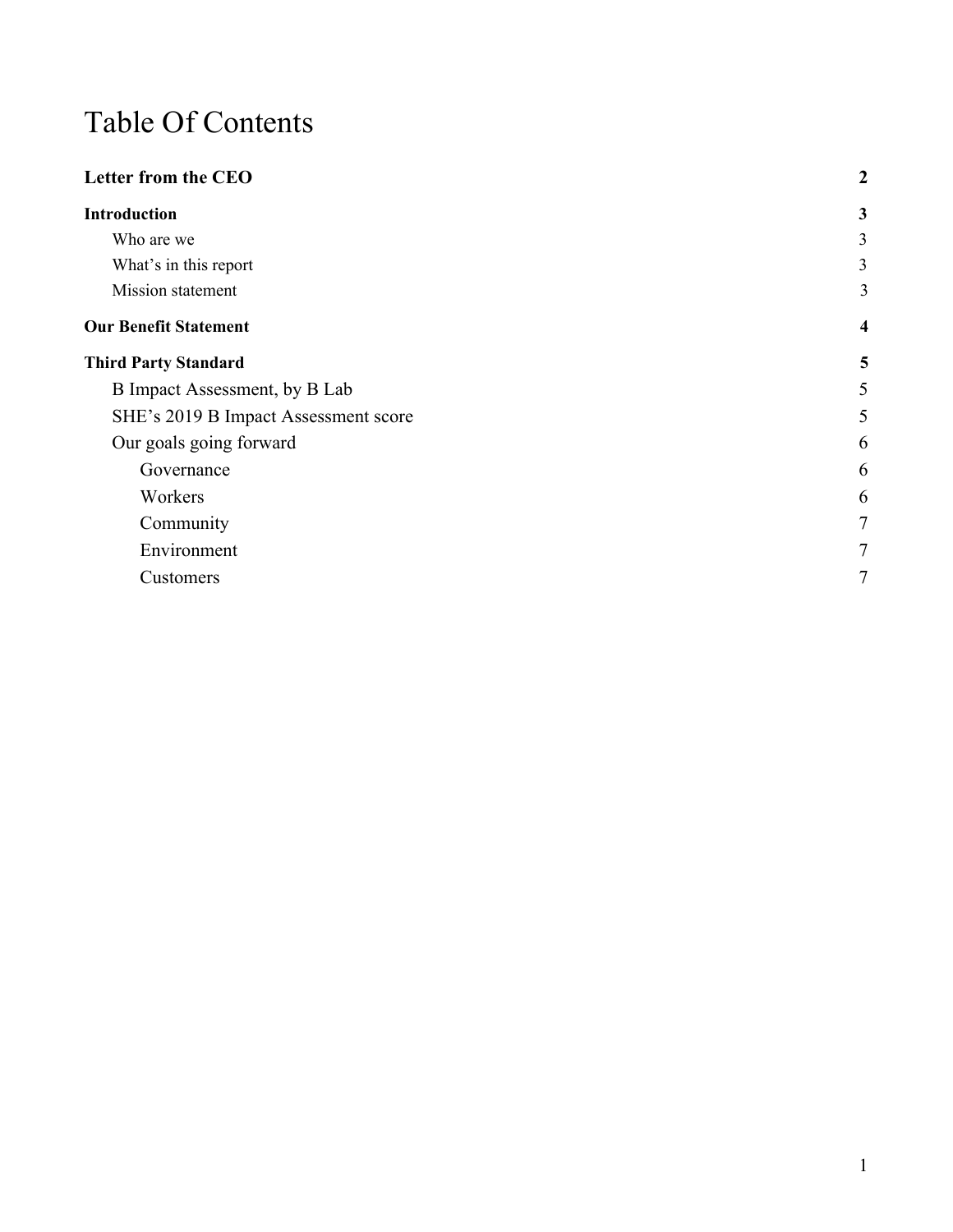### Letter from the CEO

Dear reader,

It is with great excitement and pride that I welcome you to the Syndicate for Human Equity, Inc.'s first Annual Benefit Statement. Here at SHE™, we believe in the importance of being the change you wish you to see in the world, which is why forming as a Benefit Corporation from the outset was extremely important. It is a reflection of our commitment to operating our business with general public benefit and interest in mind. As the world stands today, it has become ever more clear that the sustainable future of business will rely on a system in which companies prioritize more than the express benefits to its shareholders - taking into consideration stakeholder needs, environmental impact, and workplace culture, amongst others.

In addition to being a Benefit Corporation, SHE is unique in that we are also a social enterprise - which means that the overall mission and purpose of SHE is to have significant positive social impact for a group and/or industry with unmet needs. In SHE's case, we are specifically aiming to make gender equality an everyone issue, one certified business at a time. To attain this, we are recognizing and supporting workplaces that value equal representation of genders at varying levels of the workplace. We hope to shift general expectations of businesses and how they operate in order to bring up more women and gender diverse individuals in the workplace, all the while expanding the global economy through realized gender parity.

In our first year of operation, SHE spent the majority of 2019 setting up the foundation on which we plan to build - including recognizing and accommodating for better business practices, and taking into consideration environmental impact, employee experience, and workplace culture. Although our scores from the B Impact Assessment appear low, we are confident we are on track to see a significant increase in 2020.

As we set to launch to the public in 2020, SHE is very much looking forward to putting our ideas into practice so that we can actualize our values through action and policy and also gauge their impact. In addition to the specific goals set forth in this Benefit Statement, I am very excited to be welcoming Ilana Broad on as my Co-Founder and Co-CEO in early 2020. Ilana is an accomplished career-person and a passionate activist that comes to SHE ready to impact positive change in an effort to better our future, together.

SHE anticipates a lot of growth over the next year as we evolve into a fully operational business and is looking forward to pursuing our mission with passion and vigor.

Sincerely,

Sterling Champion CEO, Syndicate for Human Equity, Inc.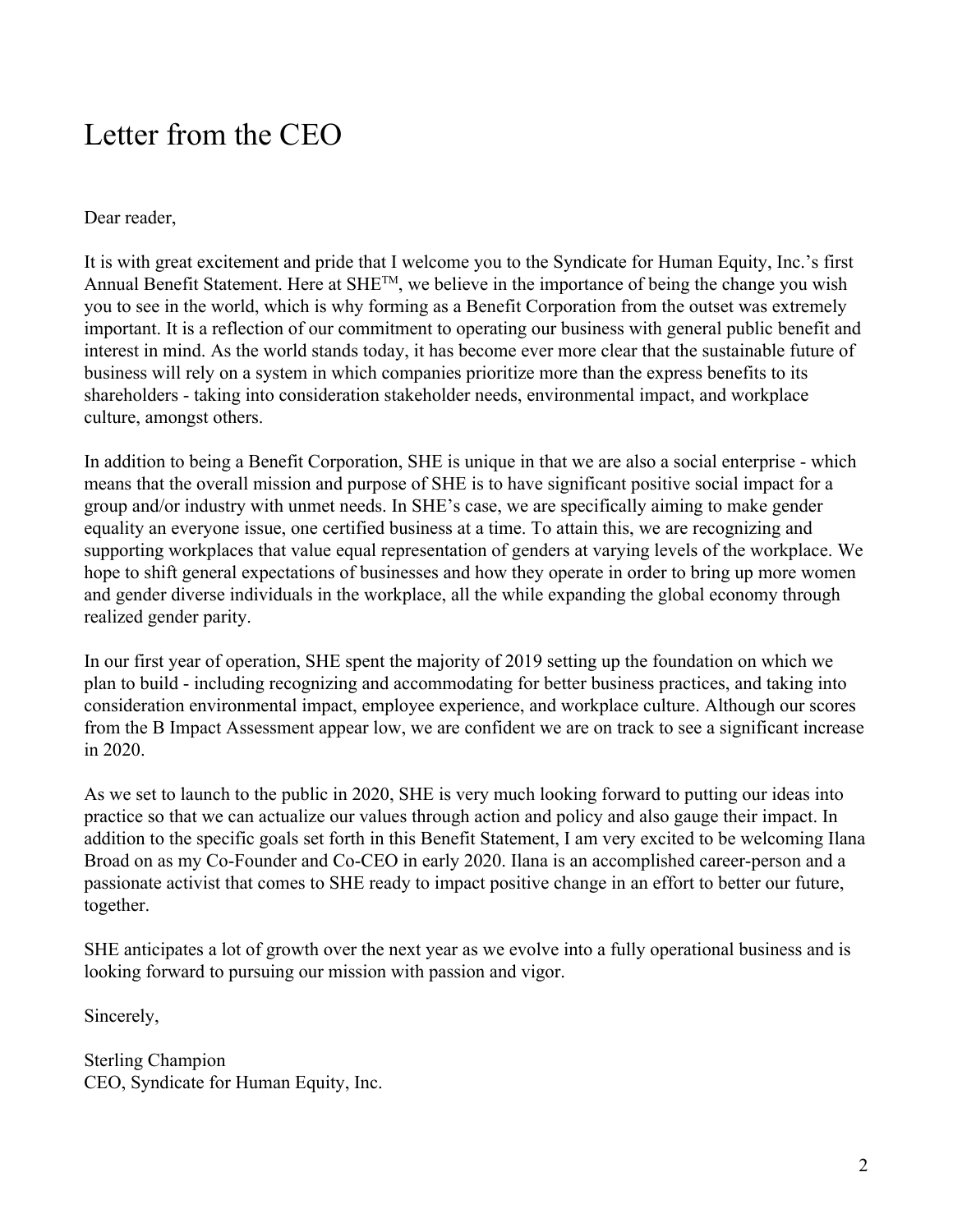## <span id="page-3-0"></span>Introduction

### <span id="page-3-1"></span>Who are we

The Syndicate for Human Equity, Inc., or SHE<sup>TM</sup>, is a benefit corporation working to make gender equality an everyone issue, one SHE Certified<sup>™</sup> business at a time. SHE certifies and celebrates companies that are currently living by the gender equal future we imagine. Through certification, SHE is creating a means for companies to verify and transparently communicate their business practices with consumers, and for consumers to make educated purchasing decisions based on their values, ultimately expanding diversity in our economy. SHE envisions a gender equal future, where inequality and bias are issues we can address and impact as a community, moving the world closer to a more ethical economy that benefits *all* people.

### <span id="page-3-2"></span>What's in this report

An Annual Benefit Statement, required of all Benefit Corporations registered in New York under Business Corporation Law section 1708, is a collection of information regarding a corporation's general and specific public benefits. Benefit Corporations are different from traditional corporations in that the Benefit Corporation's "best interests" expressly include their positive impacts on workers, the community, the environment, and society overall, in addition to their own profitability. Each year, Benefit Corporations must explain what specific public benefits they are working towards as included in their business mission, and what, if any, general public benefits they accomplish or are working towards in the overall way they do business.

This report will lay out the ways in which  $SHE^{TM}$  works to create our specific public benefit, and the ways in which we embody a more general public benefit, in accordance with the requirements of New York State law. First, you will find our mission statement and core values, which represent the guiding lines by which we chart our course.

Thereafter, you will find our specific benefit statement, as registered with the New York State Department of State, Division of Corporations, along with an outline of circumstances that have hindered our accomplishment of this benefit, and an assessment of our performance relative to our specific and general public benefit goals.

Finally, you will find an explanation of the third party standard by which we have chosen to judge our performance, as well as our goals for the next year.

#### <span id="page-3-3"></span>Mission statement

We will only reach parity if we all work together. That is why the Syndicate for Human Equity, Inc., or  $SHE^{TM}$ , is on a mission to make gender equality an everyone issue. SHE verifies the work being done across industries to prioritize (at least) equal inclusion of all women in the course of business and makes it easier to communicate those efforts using our 3 certification marks - SHEruns<sup>TM</sup>, SHEowns<sup>TM</sup>, SHEmakes<sup>™</sup>. Our SHE Marks<sup>™</sup> aim to serve both businesses and consumers in an effort to further the movement towards true gender parity in the workplace.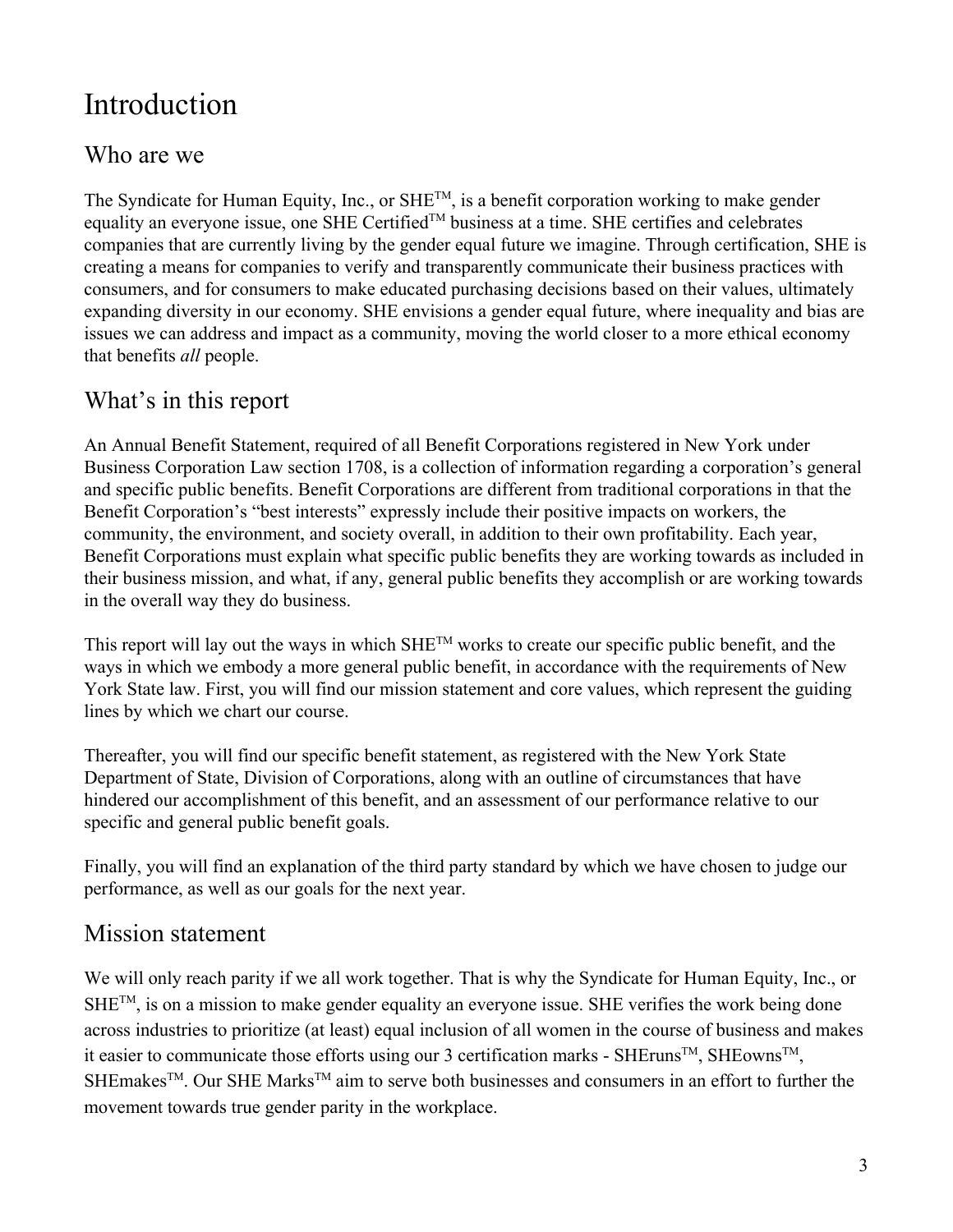SHE recognizes the collaborative effort needed at all levels to realize gender equality in the economy and around the world — that's why our standards apply to companies with at least 50% representation in their ranks. SHE knows that we can only grow the pie when all of us are united, making space for all women in the economy to work alongside our male champions.

Through certification, our SHE Certified™ businesses can finally be recognized and commended for their work instituting gender equality in the workplace, and can join a growing community of SHE Certified businesses who share similar values. Using the standards our SHE Marks convey, SHE will educate and empower consumers to leverage their wallet as an extension of their values, harnessing their purchasing power to impact the global economy.

Our SHE Marks indicate that we are committed to a gender equal future, and we see the importance and impact of being the change we wish to see in the world. SHE envisions a more inclusive future where a SHE Mark is the norm, and where people of all genders and backgrounds value gender equality and collaborate to sustain gender equality in the workplace. We welcome you to our community of champions.

## <span id="page-4-0"></span>Our Benefit Statement

As a Benefit Corporation registered with the State of New York, our Articles of Incorporations specify our specific public benefit as, "promoting economic opportunity for individuals or communities beyond the creation of jobs in the normal course of business." We chose to phrase our specific public benefit in this way so as to keep our goals as open ended as the State of New York would allow as we solidify our public offerings and gain a better understanding of our potential impact.

As such, SHE<sup>TM</sup> is working to highlight and honor businesses that meet our objective gender equality standards by verifying their claims of gender equality, and providing an easy avenue for consumers to support brands in accordance with their values. In time, we believe that consumers' increased recognition of and spending with SHE CertifiedTM businesses will drive growth for these companies, granting them greater market share, increased revenues and overall impact and influence on business practice norms, pushing them towards prioritizing egalitarianism.

As this is our first year in existence, and since we have yet to offer certification to any customers, SHE makes no claim as to the accomplishment of our specific public benefit in this last year. We can say, however, that we are excited to begin offering applications for certification, so that companies can begin communicating and celebrating their values at point of sale. To put it succinctly: the greatest barrier to accomplishing our specific public benefit in this past year was the fact that SHE has yet to launch publicly.

SHE is also working to pursue more general public benefits as we grow in a myriad of ways. SHE believes strongly that we must be the change we wish to see in the world - we have built that ethos into our operations plans. However with regards to these more general public benefits, similar limitations are present as we see regarding accomplishment of our specific public benefit: SHE foresees our specific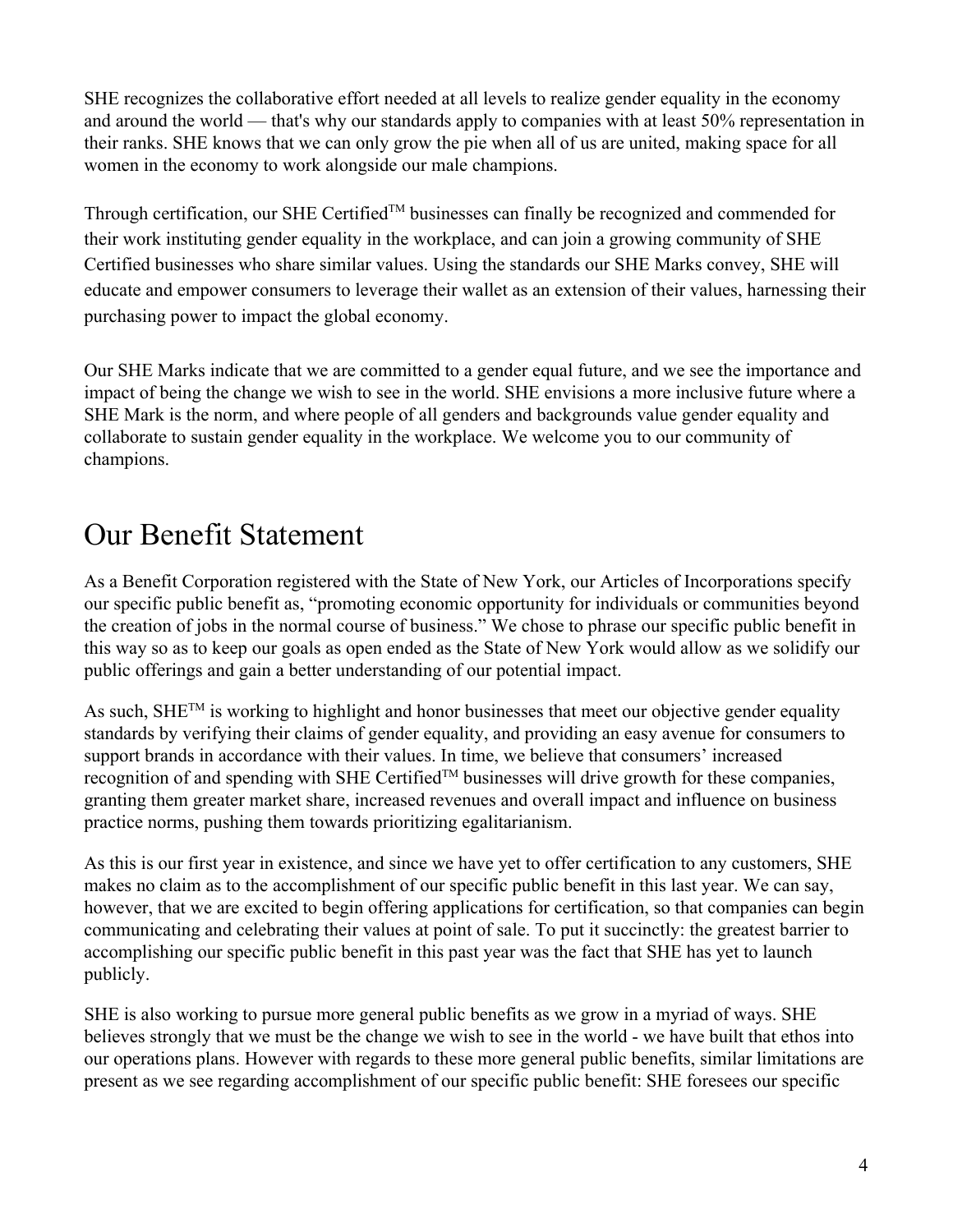methods of creating more general impact on the economy, environment, and our community becoming more clear once we publicly launch our marks and begin several of our relevant internal operations.

In this Benefit Statement, we will go further in depth into the extent to which we currently accomplish these benefits, and the ways in which we plan to accomplish more of these goals as we launch and grow.

## <span id="page-5-0"></span>Third Party Standard

### <span id="page-5-1"></span>B Impact Assessment, by B Lab

The B Impact Assessment is a "tool a company can use to measure its impact on its workers, community, and environment, and customers." In taking the B Impact Assessment, a company can determine its public impact across five categories: governance, workers, community, environment, and customers.

The B Impact Assessment is scored out of 200 possible "points," which are awarded in different values based upon positive answers to a series of many questions. As B Lab explains, "[t]he Assessment comprehensively covers the impact of a business on all of its stakeholders, including its workers, suppliers, community, and the environment. The Assessment also captures best practices regarding mission, measurement, and governance." More information about B Lab's B Impact Assessment can be found [here.](https://bcorporation.net/b-economy)

We chose the B Impact Assessment as our third party standard because we found it to be the most thorough third party determination of a company's general public benefit. Additionally, we reviewed the processes by which B Lab amends existing B Impact Assessment standards and scoring, and we found it to be the most robust option available, including stakeholder engagement, multi-level review and approval, transparency and public comment periods, and even formal processes to ensure that internal review and revision is completed by a team made up of people of diverse backgrounds and life experiences.

To summarize, we chose B Lab as our third party standard because we feel that their review comprehensively covers corporate action in line with values with which we agree, and also because we have found that B Lab embodies those values, as well.

### <span id="page-5-2"></span>SHE's 2019 B Impact Assessment score

We recently completed our first B Impact Assessment for the year 2019. Out of a potential 200 points, we scored 35.7 points, apportioned in sections as follows:

| Governance  | 169               |
|-------------|-------------------|
| Workers     | 4                 |
| Community   | 12.8              |
| Environment | $\mathbf{\Omega}$ |
| Customers   | 18                |

We don't currently have operations or public offerings sufficient to respond affirmatively to most of the B Impact Assessment's questions, but we are proud to say that we scored points for the ways in which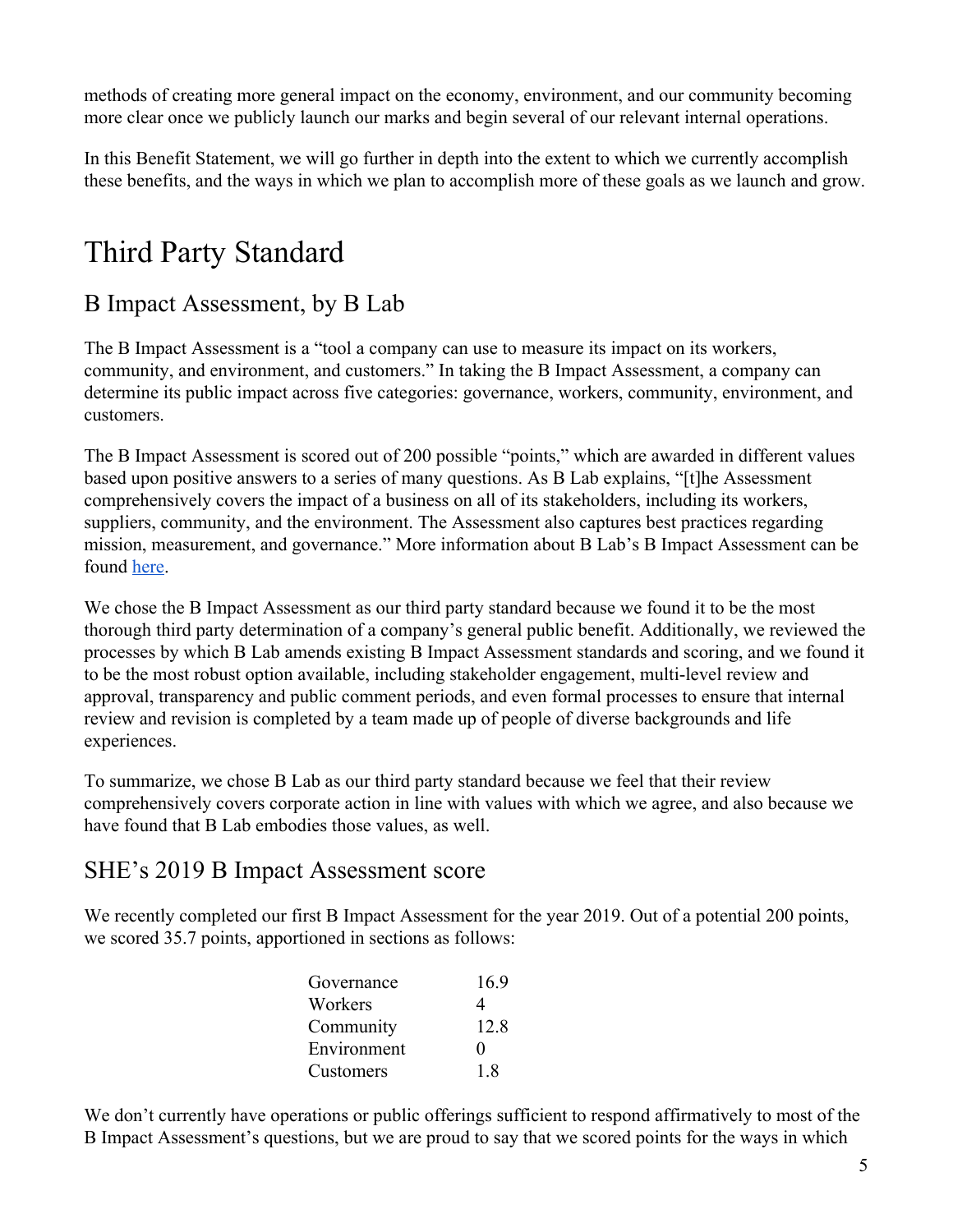we are working to build our values into our operations. Namely, organizing as a Benefit Corporation under New York State law means we are locked into our mission to affect a public benefit. Additionally, by prioritizing ethics and transparency in our operations, career development opportunities for our employees, and diversity amongst our ranks, we scored above average for companies our size across a number of specific categories.

Overall, however, the main takeaway from this 2019 B Impact Assessment is the ways in which we must continue working to benefit our communities and the world as we build this company. As explained above, we understand that B Impact Assessment scores tend to be relatively low early on in their life, but we see our subjectively low score as motivation to build a company that operates responsibly and ethically. Our goal is to embed our public benefit objectives in our company's DNA, and increase our score as we develop and grow.

### <span id="page-6-0"></span>Our goals going forward

We are extremely proud to have started this company off in the right direction, by registering as a Benefit Corporation and making efforts to operate in consideration of our public impact from the get-go. In this first fiscal year of operation, we are also aware of the areas in which we could work to be more thoughtful and intentional in our operations, in consideration of the needs of and our impact upon others. In the process of assessing SHE<sup>TM</sup>'s current public impact and benefit, we developed a set of goals for ourselves to work towards:

#### <span id="page-6-1"></span>Governance

- Integrate our values by including public benefit standards in judging and proscribing employees' job performance: post job descriptions that include social and environmental benefit goals, and including those benefit goals in employee training and onboarding;
- Develop and begin operating an advisory board that includes stakeholder representation;
- Add Member(s) to the Board of Directors that are not executives or owners, and who will represent shareholders;
- Develop mechanisms to identify and engage otherwise underrepresented stakeholder groups or demographics, including an implementation plan;
- Formalize procedures to address results from stakeholder engagement: designate an individual responsible for follow-ups, develop a procedure to report this information up the chain, publicly report on any related findings and results;
- Formalize performance indicators that will indicate whether or not we are achieving our social benefit objectives: track the number and types of certified companies, develop standards by which we can determine the impact of certification on different types of companies across industries;
- Develop a formal organization chart, and formalize reporting structure;
- Include decision making authority, responsibilities, job description, and relevant reporting structure in job descriptions; and,
- Draft a formal Code of Ethics to embody our values.

#### <span id="page-6-2"></span>Workers

• Provide formal opportunities for employee ownership, and add a Member to the Board of Directors who will be elected by and represent the employees;